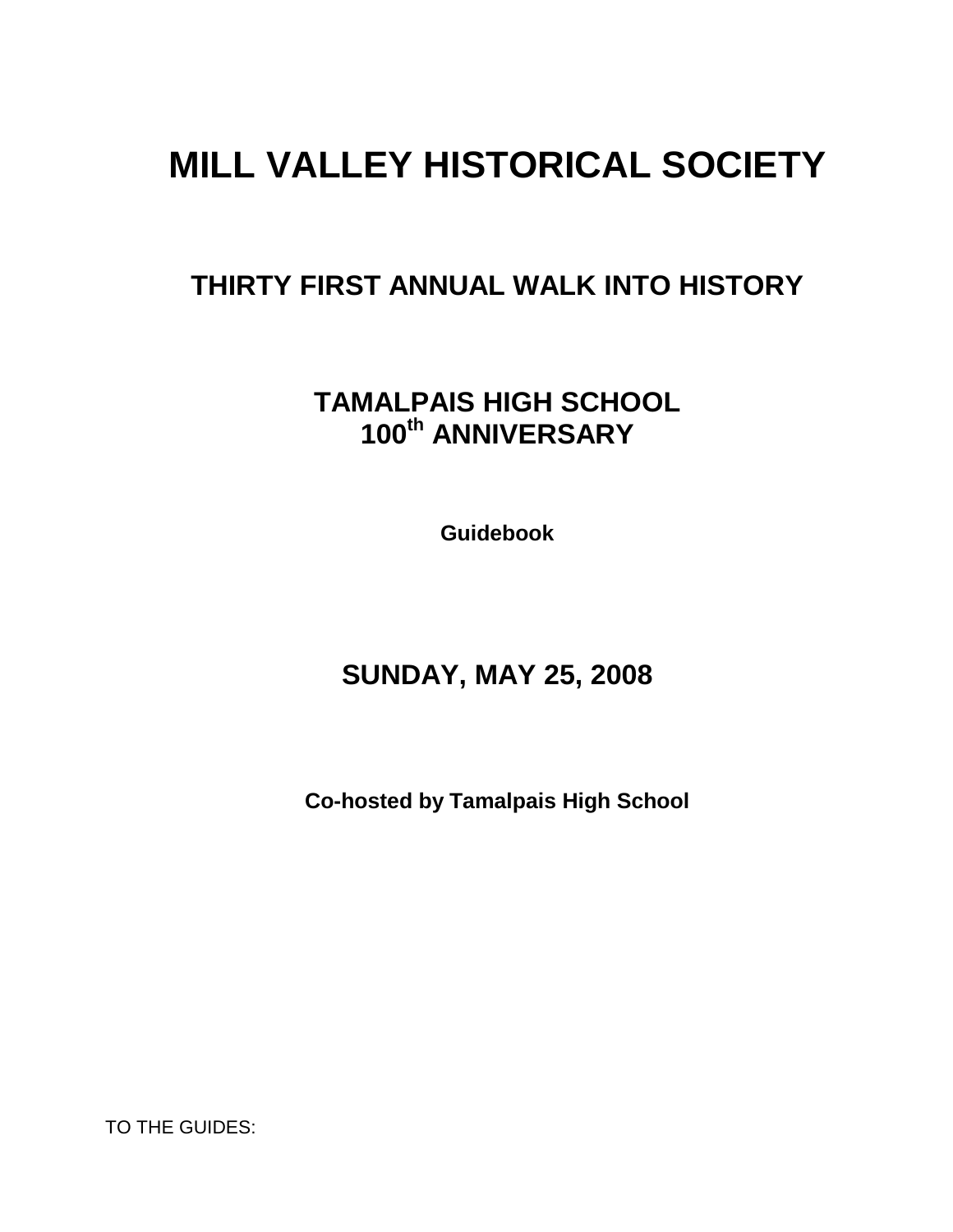This is the 31st year that the Mill Valley Historical Society has organized a Walk Into History thanks to the efforts of many volunteers working throughout the year as well as on the day of the Walk.

Guides are special volunteers with a responsibility to provide a group of walkers with an interesting, informative, enjoyable and safe experience.

Several guides have been leading these walks for many years. The fact that they continue to volunteer to be a guide is an indication of their enjoyment and commitment.

If this is your first year as a guide, we welcome you and hope you will find as much pleasure in learning and sharing the history of Mill Valley as the old timers do.

Walk-Into-History Co-Chairs: John Leonard and Rachel Reidy

Guidebook Editor: Chuck Oldenburg

Researchers: Barbara Ford, Gene Stocking, Rachel Reidy, Tim Amyx, Chuck Oldenburg

#### **TIPS FOR GUIDES**

Thank you for being a Walk-Into-History guide. Welcome to those who are leading a walk for the first time. We hope you enjoy the experience as much as the returning guides who tell us they look forward to the experience.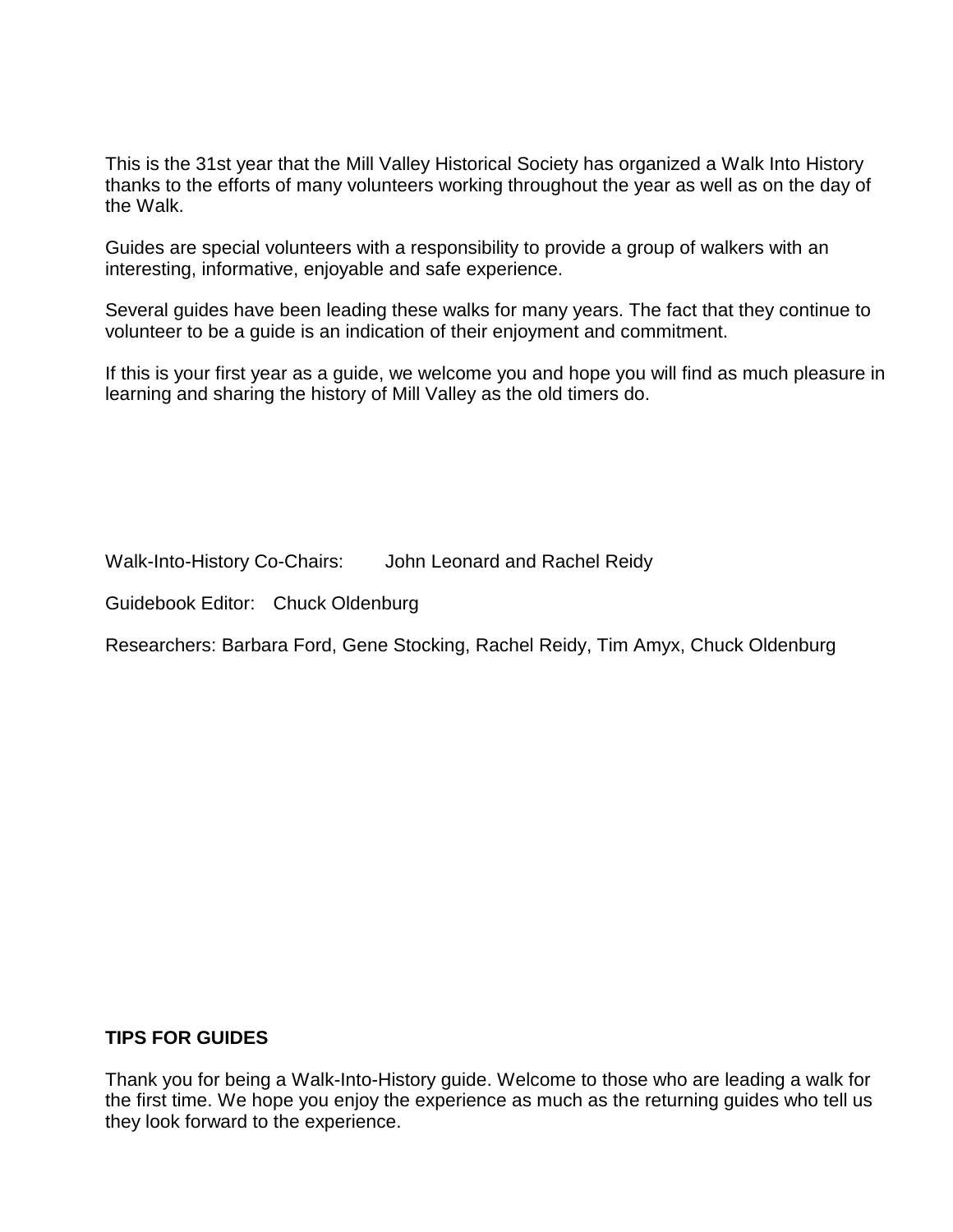To be a successful guide requires a commitment of time, energy and preparation. The objective is to provide good leadership and well-presented historical information. It is essential that you have the desire and devotion to offer your group an informative and enjoyable Walk-Into-History. The following instructions can make your job easier:

1. Read the guidebook several times to familiarize yourself with its contents. You will be better able to energize your presentation and connect with your audience if you impart the information in your own words.

2. Practice the walk several times. Each guide is required to go on two walks that are conducted by a guide trainer. You should also do one or more practice walks with a friend who can give you feedback on your presentation.

3. Be a strong leader. Keep your group together. At each stop, face the group with your back to what you are describing. Make eye contact.

4. Try to cover as much guidebook information as you can and focus on what you believe is particularly interesting at each stop.

5. Do not read from the guidebook. Use it primarily for reference only. Tell the story, show pertinent photos and encourage comments and questions. When appropriate, resort to checking the Guidebook.

6. Welcome any information that walkers may wish to contribute. Make a note of it and pass it on to the guide leader, Barbara Ford, after the walk.

7. There may be Tam High graduates in your group who have interesting anecdotes to relate. This type of discussion should generally be encouraged.

8. Try to avoid groups ahead and behind your group. Speed up or slow down by covering some information before or after the stop where it should be related.

Guides and walkers have enjoyed the annual Walk Into History for three decades. Good luck, have fun and enjoy the experience of leading a group of walkers interested in the history of Tamalpais High School.

#### **Lead the group south along the path about 50 ft.**

STOP #1 About 50 ft. from the Registration Area (near the refuse receptacle)

**Start by providing an introduction and overview.**

### **INTRODUCTION**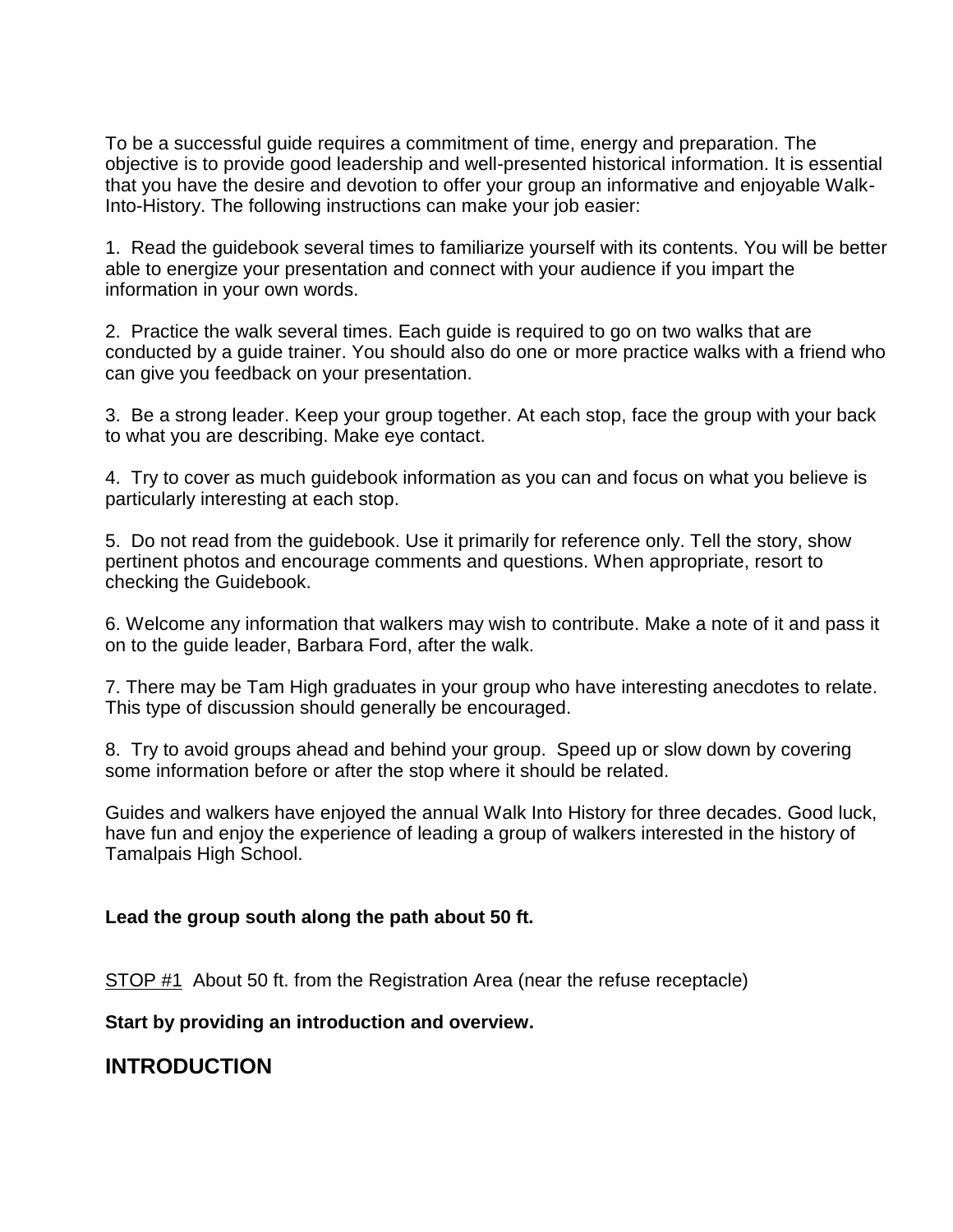This year marks the 31st Walk Into History sponsored by the Mill Valley Historical Society. Lucretia Hansen Little had been Mill Valley's Town Clerk and official historian. In 1977, illness forced her to retire and move away. A group of interested people established a Historical Society. Their primary goal was to make available all historical material relating to Mill Valley, including the invaluable collection of books, pictures and documents collected by Mrs. Little. Other goals established at the outset were:

- 1. Work for the library in all matters relating to the History Room
- 2. Take responsibility for the popular First Wednesday Programs
- 3. Continue the Oral History Program

Today we will walk through the campus of Tamalpais High School, stopping 20 times to discuss a particular aspect of its history. Fortunately, at several of the stops on our walk there are information plaques usually with a historical photograph. The time required is about 1-1/2 to 2 hours. The total distance is less than 1000 yards.

Introduce yourself and determine how many in your group attended Tam High.

### **OVERVIEW**

The objective is to celebrate the centennial of Tamalpais High School by learning about its history. The school's first day of class was August 3, 1908. The initial enrollment of seventy students came from Mill Valley and Sausalito. There were 40 Freshmen, 21 Sophomores, 5 Juniors and 4 Seniors. The new school began its existence in a temporary four-room windowless, canvas-roofed wooden structure right here on this hill. It was quickly dubbed, "The Shack." The principal was Mr. E. E. Wood. We will hear a great deal about him during our tour.

A wing of the main building opened, unfinished, on September 21, 1908, and the students were finally settled and away from the wind, heat and dust encountered in "The Shack."

This is the oldest high school site in continuous use in Marin County. San Rafael High School is older as an institution, but it didn't assume its present location until 1924.

Today we see a campus that is truly unique, much more like a university than a typical high school. We'll try to describe how the campus developed over than last 100 years. In addition to buildings, we'll also talk about teachers and events.

#### **Proceed further along the path to the Senior Bench**

#### **STOP #2** At the Senior Bench

Although the Senior Bench has been moved and replaced during its history, it is still painted every year by the senior class. Before Tam High, Mill Valley students went to San Rafael High School, taking the 7:45 am train.

In conjunction with construction of the school, a train stop platform was built down there on the other side of the gym, and train service began on August 5, 1908, two days after the school's first day. The 8:17 am train from Sausalito and the 8:45 am train from Mill Valley stopped at the school in the morning as did the first trains after 3 pm in both directions. When train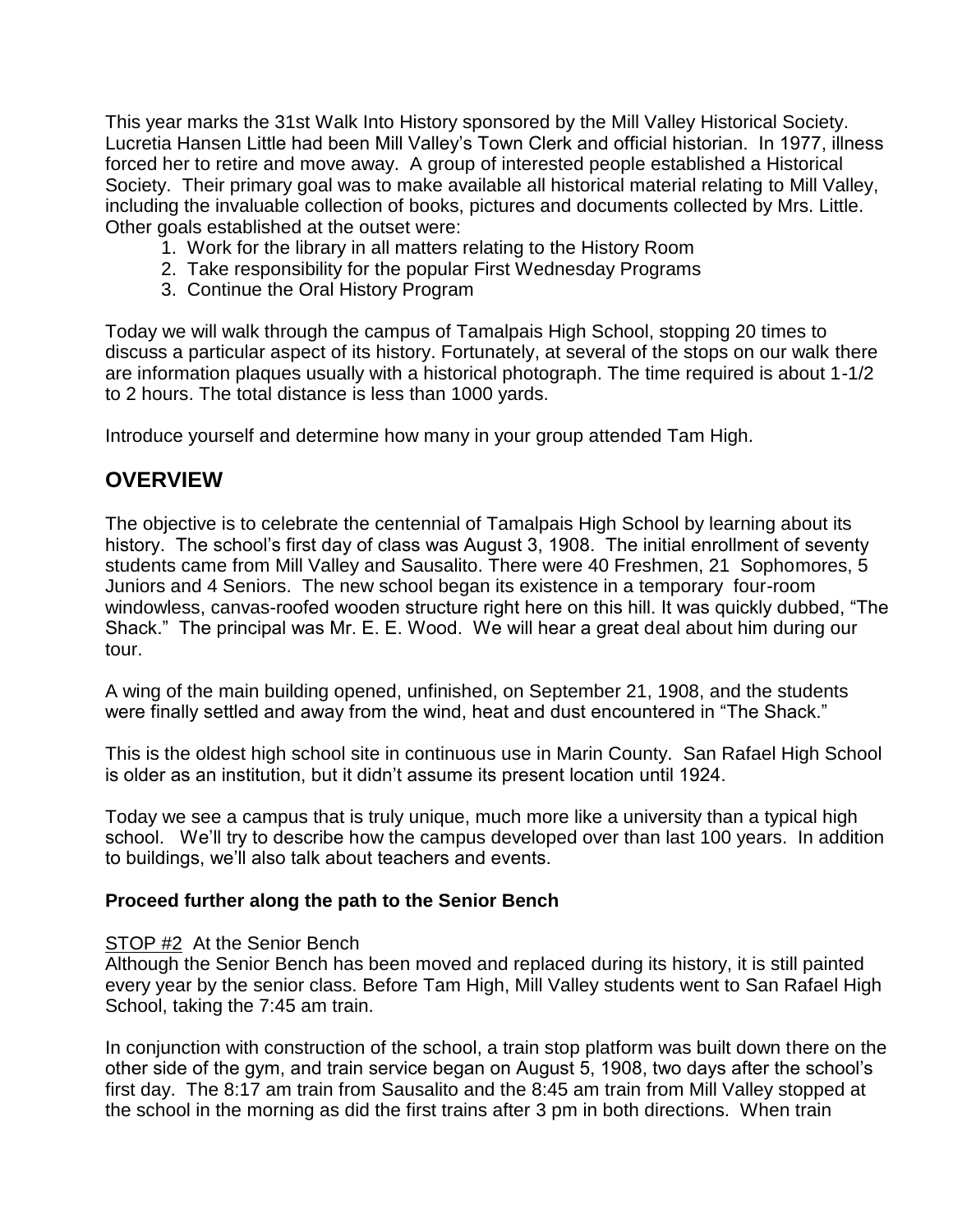service ended in September, 1940, a fleet of 14 yellow busses was purchased to transport students to school. In 1954, school bus service ended except for the Bolinas/Stinson Beach run. During the late 1960s, a blue U.S. Air Force bus brought students from the Radar Station on top of Mt. Tamalpais.

In the foreground is the George Gustafson Gymnasium. To the right is the boys' locker room. Further to the right is the swimming pool. Behind the gym are portables which began to arrive in 2003, displacing parking and tennis courts to allow the start of one of the country's most significant public-school modernizations. These temporary buildings will be removed after construction of the new Keyser Hall is complete, probably in 2009.

In the far distance are the present day playing fields for soccer, baseball, softball, football, lacrosse and track. The football field and track recently re-opened with state-of-the-art synthetic surfaces. In 1917, Gerard Wendering was hired as a woodshop teacher and appointed director of physical education. The athletic field came to be known a Lake Wendering when it flooded as it often did until it was elevated in 1924.

In the far distance to the left is a 1950s development known as Enchanted Knolls. When this was a dairy ranch owned by Roque Moraes, Tam boys made a big "T" with lime on the hillside. It was clearly visible from here. Before each football game, a rival team would attempt to replace the "T" with its own letter. Tam students spent many cold and sleepless nights guarding the "T".

The gym was built in 1923 and named Wood Auditorium. Students helped build it because the School Board would not finance it. Our next stop will be at the entrance to the gym where we will learn more about its history.

While we are here, we should point out that before the Richardson Bay bridge was built in 1931, the main highway north from Sausalito through Marin County, passed between the gym and the rest of the campus. The railroad was on the north side of the gym, and the highway went past the front of the building.

#### **Descend steps and proceed to the entrance to Gustafson Gym**

#### STOP #3 At plaque about George Gustofson

We just crossed the sidewalk where the County Road used to be. Before the highway was rerouted, on a Sunday night at the end of a holiday weekend, cars waiting for the auto ferries at Sausalito were backed up to San Rafael. The County Road continued to be used for local traffic until the late 1950s when Miller Ave. was extended along the old railroad bed to Almonte Blvd.

This building is often referred to as 'Gus Gym." George Gustafson coached football, baseball, tennis and swimming for 37 years starting in 1933. The gym was dedicated to him when he retired in 1971. In 1994 it was seismically upgraded. In 2006 it was renovated.

Scenes in the 1973 film, "American Graffiti" were shot in this gym. Remember the high school sock hop? Writer/director George Lucas lived in a house up on the top of the ridge behind the school at 958 Vernal Ave. in Homestead Valley. He and his wife Marcia edited the film in a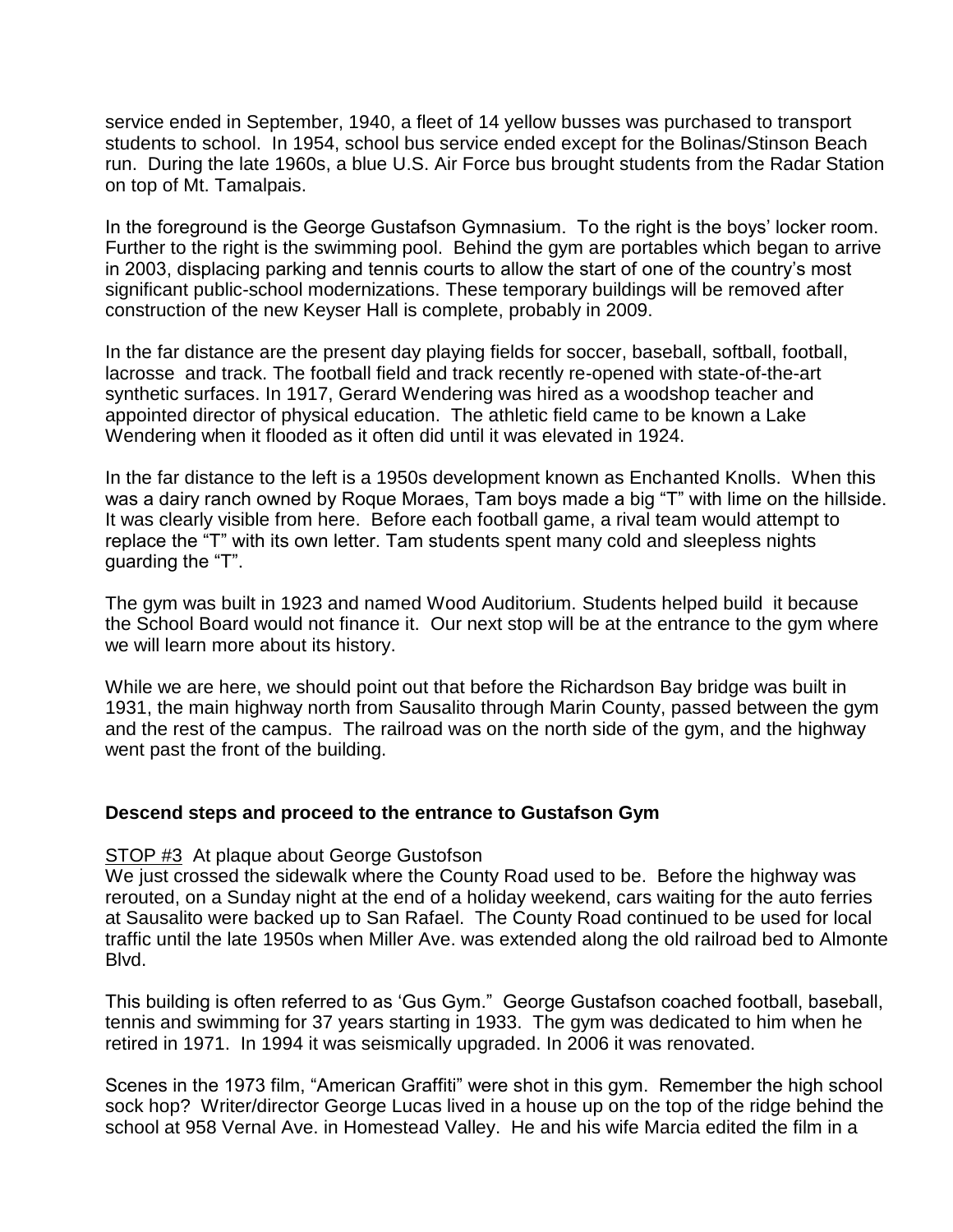small editing room in the attic. This is where he got his start. Look where his empire is today. The tradition of an annual American Graffiti sock hop was begun in 2004. The most recent one was held in September 2007.

In 1924, students raised \$4500 in one week for an indoor swimming pool. It was built atop a barge floated in as fill. It became known as "The Tank." In the early 1940s, the pool was emptied during a high tide and the deep end rose about 3 feet like a boat. Having been built on the marsh, its own weight caused it to sink gradually. In 1957, it was condemned as unsafe and closed. Today's outdoor pool opened in 1958.

Students also constructed the tennis courts.

#### **Proceed south along the pool building to the Memorial Garden**

#### **STOP #4** In the Memorial Garden

This beautiful garden with tables and benches was originally dedicated in 1992 to Tam Science teacher Gerald Vanoni. It is currently dedicated to Sarah Spiegelman a 17- year old student who was murdered in Golden Gate Park on March 17, 1983. A schizophrenic man was incensed that Sarah was eating lunch with a black male colleague. He shot both of them, killing her and wounding the man.

Next to us is Palmer Hall, built in 1963 and named for Raymond Palmer, Science Department Chairman from 1927 to 1959. Principal E. E. Wood's house which predated the school was right here on the County Road, the main highway north through Marin. Mr. Wood had four daughters. A redwood tree was planted next to his house at the birth of each daughter. When Mr. Wood built a new house up on the hill, the school district bought the old one and remodeled it as the Domestic Arts Building. Palmer Hall came later. The trees survive.

Mr. Wood was called "The Duke." How did he acquire that appellation? In the early years, he taught history. To illustrate a point he once said, "If Miss Keyser were the duchess and I were the duke..." From then on he was called "The Duke."

The major construction project here is for a new Keyser Hall. The original plan was to upgrade the old building in conjunction with other renovation projects approved for Tam High. Careful investigation of Keyser Hall turned up mold problems caused by its having been built on top of a spring. It was concluded that it would be more economic to demolish the building and construct a new one. At the same time, to satisfy ADA (American Disability Act) requirements, a tower elevator is to be constructed adjacent to the new Keyser Hall.

In 1924, Mr. Wood named the largest classroom building Keyser Hall in honor of Miss Elizabeth Keyser. Actually there was Lower Keyser built in 1922 and upper Keyser built in 1924. Miss Keyser was Tam's first teacher in 1908 and in 1924 she was head of the English Department. A San Francisco native and graduate of the University of California, Miss Keyser taught at Tam for 40 years. In the early years she also taught sewing, sponsored the school paper, and directed many of the senior plays. She retired in 1947, three years after Mr. Wood, and last of the four original staff.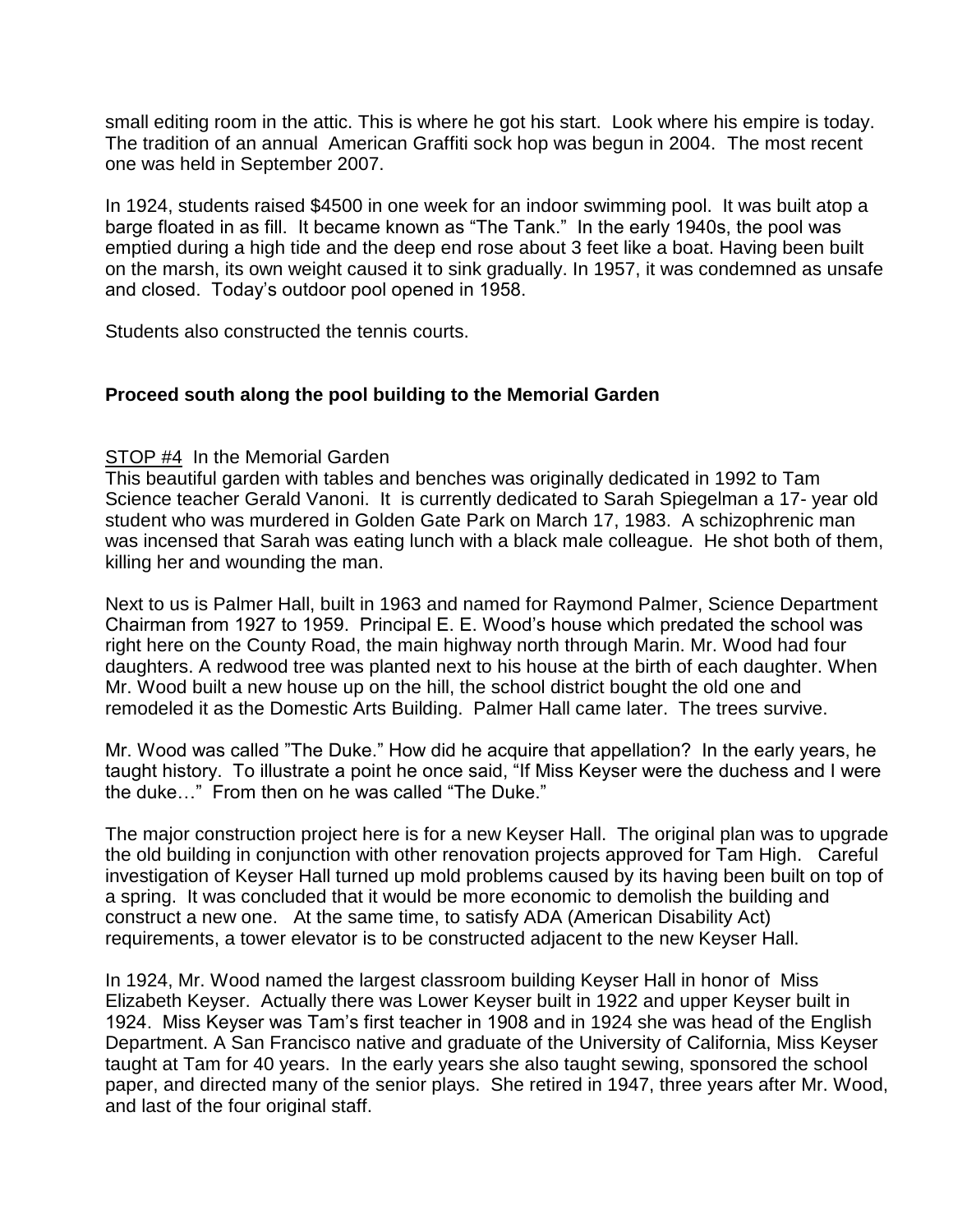In April 1971, a bomb went off in the boys' washroom on the ground floor of Keyser Hall, slightly injuring a sophomore girl in a French class hit by flying glass when a classroom window was blown out. It followed a bombing four days earlier at the downtown Mill Valley branch of the Bank of America. A student at the high school was later arrested for both incidents.

#### **Continue south along the pool building past the girls' locker room to the entrance to the Ruby Scott Auditorium and Gymnasium.**

#### STOP #5 At plaque about Ruby Scott

On May 1, 1957, the school board dedicated this building and officially named it "The New Girls Gymnasium of Ruby Scott Auditorium." Ruby Scott taught Latin (also Greek and French) from 1913 to 1957. Until the Golden Gate and Bay bridges were erected in the late 1930s, her commute from Berkeley involved taking a streetcar from her home to the San Francisco ferry, then the Sausalito ferry and finally the train to Tam High. The commute was repeated in reverse each evening when she would correct papers on the ferry trips.

Ruby Scott made learning Latin fun by holding an annual Roman Dinner. In 1935, the two thousandth anniversary of Horace, everyone appeared in costume at the cafeteria at 4 pm, the Roman tenth hour and regular Roman dinner time. The second, third and fourth year students were guests and were served by slaves (the freshmen). As each guest arrived, a slave reminded him to enter with the right foot, a Roman custom. The banquet hall was the beautifully decorated cafeteria, at one end of which was a laurel wreath with the letters, S.P.Q.R., the symbol of Rome. The guests were served a menu of Roman dishes beginning with eggs and ending with apples. After an address of welcome and the singing of "Gaudeamus Igitur," four slaves led by a flute player walked around the tables holding high above their heads a large platter of "Avis Afra," the bird served as the main course. The guests ate their meal with a spoon—no knives or forks being allowed. Horace's Ninth Satire, "The Bore," was presented in pantomime as was Horace's Ninth Ode, "The Lovers' Quarrel."

In 1960, the building was renovated to improve gymnasium equipment and to provide an upgraded stage and a large seating capacity for shows and meetings.

Ruby Rowena Scott (1890 – 1977) was indeed a remarkable teacher. Her evenings at home involved preparing lesson plans for the next day with personal dedication to each student's paper. Excellence was appreciated and rewarded when she found it in a student, and excellence was demanded of herself, by herself. The many years of such dedication became a way of life. After her retirement she spent time in her Berkeley home enjoying music and books. Former students wrote and called from all over the world. It was not unusual to receive a letter starting, "I did not realize until now what a great influence you have been on my life.‖ One student upon hearing that she had terminal cancer offered to pay all her medical expenses should she need assistance. However, the offer was not necessary—she was cared for in her own home, as she wished, by her family.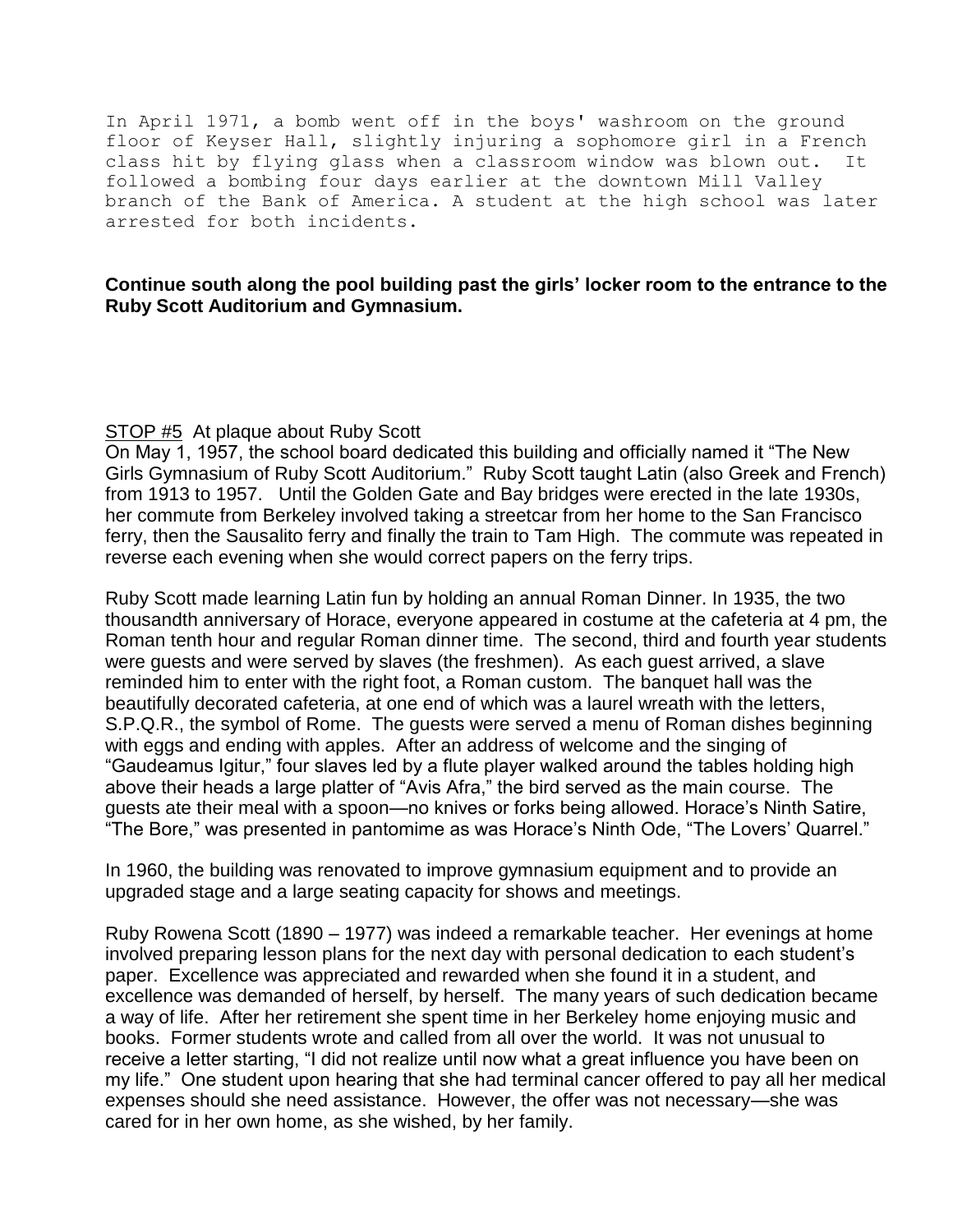#### **Turn right and proceed up hill past the Science Building, Palmer Hall and the new Daniel Caldwell Theater to the Mary Baker Student Union Building**

### STOP #6 In front of the Student Center

Tam's drama conservatory, the Ensemble Theater Company (ETC), was formed in 1976 by former student and teacher Dan Caldwell. ETC expanded its presence to include Redwood High School and Drake High School in the mid 1980's. The new Daniel Caldwell Performing Arts Center features a new 10,000 square foot multi-use theatre building as well as significant upgrades and renovations to Ruby Scott Auditorium. The Center was completed in 2006. ETC was renamed the Conservatory Theatre Ensemble (CTE) in 1994. CTE is an award winning theatre education program that spans a four year sequence of training in all aspects of theatre. 350 students are enrolled in ten Drama classes where they learn that success is the result of effective collaboration, or ensemble, of actors, directors, technicians, backstage crew, playwrights, guest artists and teachers.

The student center was completed in 1972 and dedicated to Mary Baker, who spent 40 years at Tam, as a student (class of 1932), teacher of English, History and Girl's Physical Education, Dean of Girls, and finally Assistant Principal. The building includes a cafeteria and offices for

various student and sports activities. It also serves as a place to hang out $\Box$ . Before the student center was built, lunches were served at a snack bar on the side of the Ruby Scott Auditorium. The original cafeteria was located on the first floor of the main building, now Wood Hall.

Mary Baker (1915 – 1972) was the daughter of Alex and Mary McCurdy who were both born in Bolinas. They moved to Hill Ranch in Homestead Valley in 1921. Alex McCurdy (1875 – 1936) became Mill Valley's town marshall in 1925 and then chief of police until 1935. Mary McCurdy (later Baker) and her brother, William McCurdy grew up on the ranch.

Bill McCurdy (class of 1933) was a track star at both Tam and Stanford. He frequently ran in the Dipsea Race—he had the best time in 1941. During WW II, Captain William McCurdy scored a record-breaking 692 out of a possible 700 points in the army's physical efficiency tests. He went on to coach track and field at Harvard University from 1949 to 1982. After his retirement, Harvard dedicated McCurdy Track, its new track facility in 1985.

#### **Proceed up hill to the old bus barn**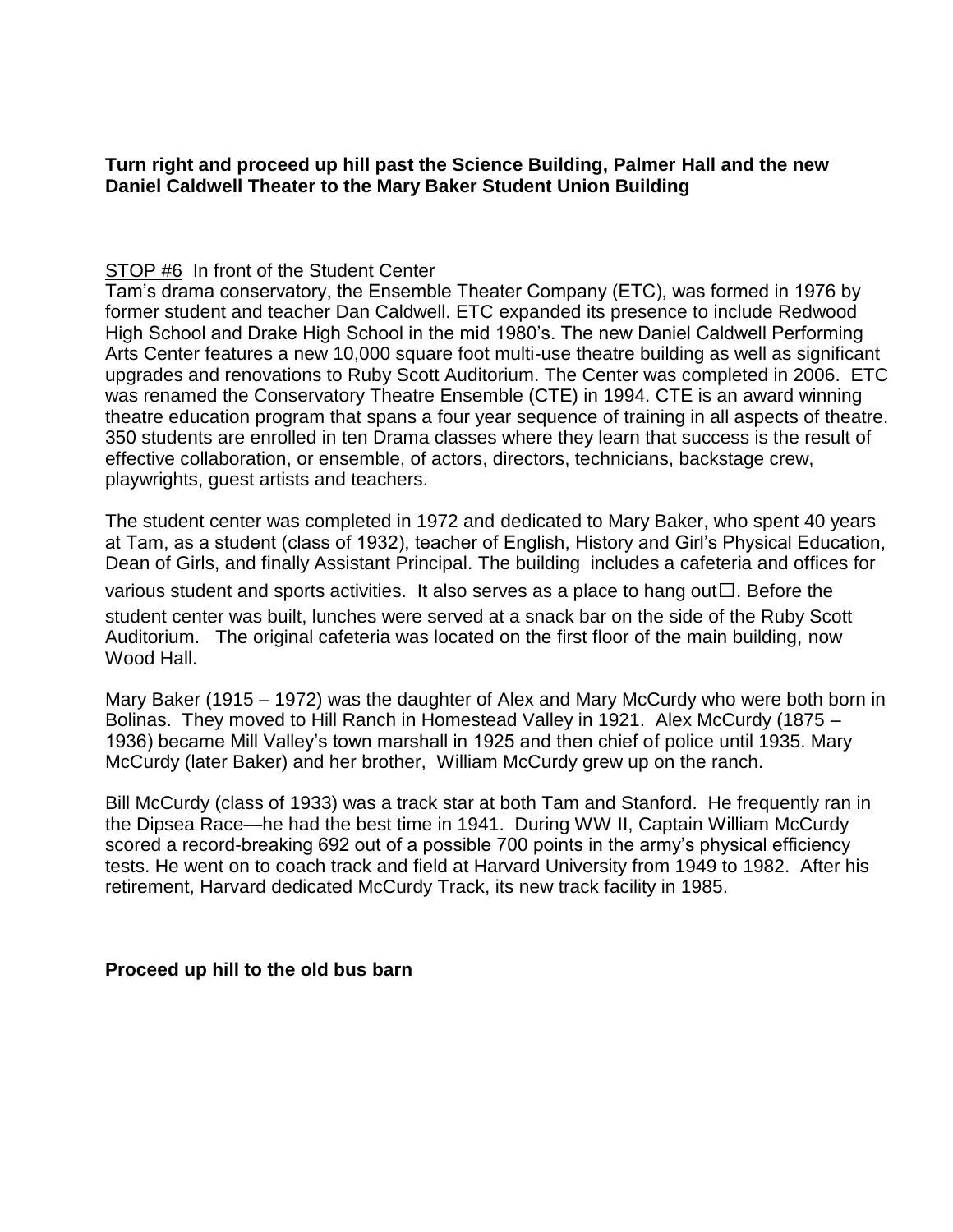#### STOP #7 In front to the bus barn

In the 1970s, this bus barn housed school busses. Before that, there was a house on the site which fronted on Homestead Blvd. The house had originally been on the County Road below Keyser Hall. It was a residence for the school custodian who could observe the campus at all hours. In 1945, Ralph Hoetger and his family moved into the house. After having worked in the Sausalito shipyards during WW II, Ralph got the custodian's job at Tam which required him and his family live in the house. Later on he became the first Director of Maintenance and Operations for the whole school district. He oversaw construction of Drake in 1951 and Redwood in 1958. He retired in 1966 and the house was torn down in 1970.

Two daughters and a son grew up in the house. Conrad, who later became a teacher at Tam says, "The house was a wonderful place to grow up. The backyard was the school campus. I played and hung out at the athletic fields, gyms and pool all the time. It kept me out of trouble."

In 1926, landscape architects laid out the grounds. The head gardener, Mr. Ferrario, made the campus a garden showcase. He was succeeded by Dick Luoni and then Pietro (Pete) Casagrande, who worked for Ralph Hoetger. Pete was famous for strictly enforcing the previously established rule of not allowing students to walk nor sit on the grass. Gray Line tours on the way to Muir Woods would stop at Tam to view "the most beautiful campus in California.‖ The 1949 PAI was dedicated to Pete Casagrande and Jimmy Milani, another caretaker of the grounds.

#### **Continue on past the portable and the back of Woodruff Hall on the right to Mead Amphitheater**

#### STOP #8 At the Mead Amphitheater Plaque

Tam's unique Greek Theatre was built by the Works Progress Administration (WPA) in 1936. It is reportedly the largest amphitheater of its kind on any high school campus. Note the brass plaque in concrete next to Mead Amphitheater plaque.

It is named for Ernest E. Mead (1873-1954) who was president of the board of trustees of Tamalpais Union High School from 1921 to 1941. He had gone to MIT, been in the coast guard, fought in Cuba during the Spanish American war, and was a project engineer at Marinship during WW II. Mr. Wood felt that he was one of Tam's most loyal supporters. The theater was built over an old creek bed which angled down through the campus and under the Student Center. The seating capacity is about 2500 students.

Commencement exercises have taken place here for over seventy years. Graduates usually sat in the front row. When it came time to receive their diplomas, they walked up and across the stage one by one.

The wooden stage which was used for over 50 years was torn down in 1975 because of dry rot damage. The Tam High Alumni Association plans to rebuild the stage when their fund raising drive is complete. Two mural panels, 13 ft. x 6.5 ft. were mounted on either side of the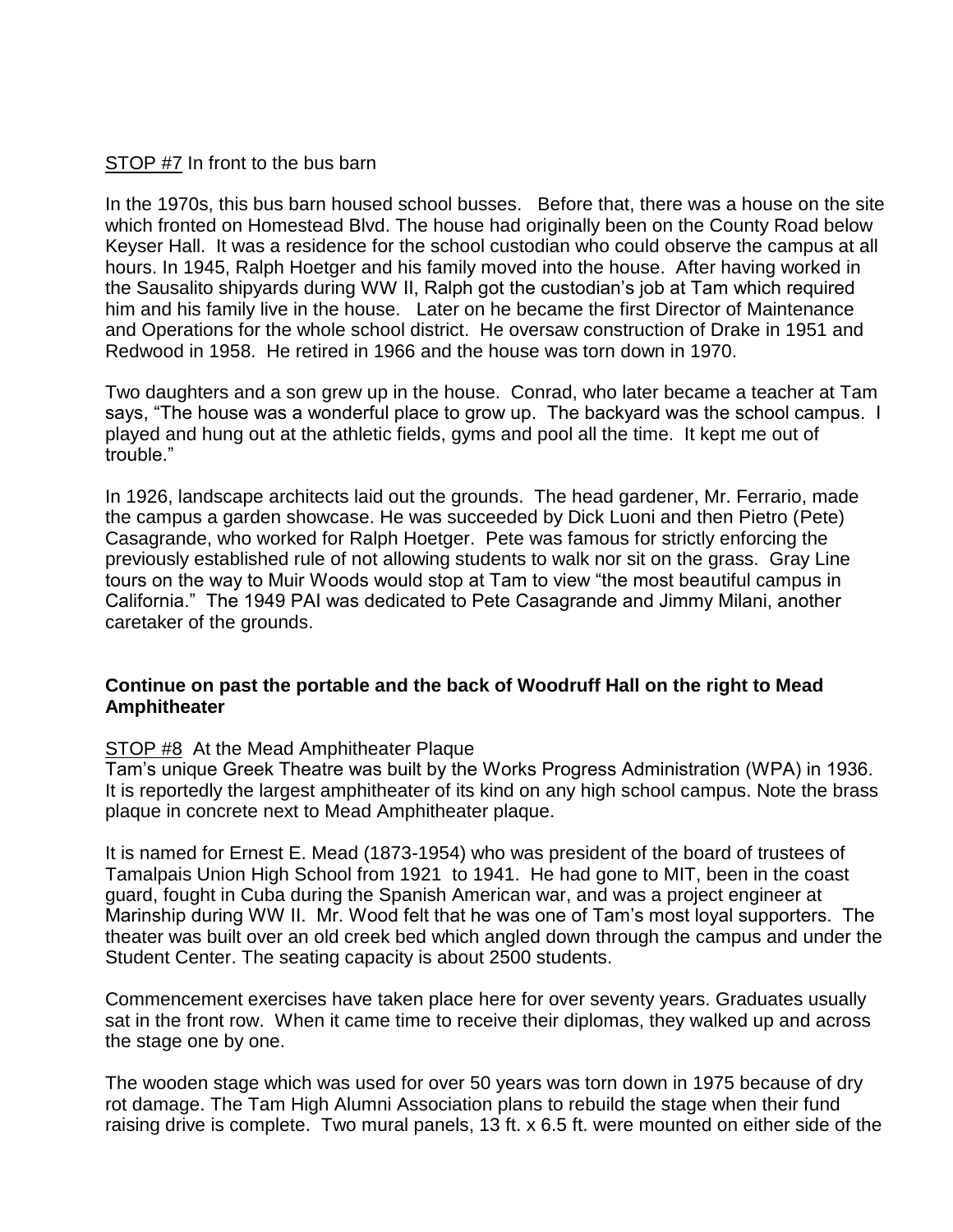stage. The artist was William Jurgen Hesthal (1905-1955) of the WPA Workers on Art project. Depicted were laughing and sad drama masks. The panels are stored in a building on campus. A fund raising effort is underway to restore them as well as the stage.

Benefield Hall is named for Glidden Benefield, athletic director and head of Boy's Physical Education department. The building once housed Drafting and later Photography. It became the home of the Drama department in the mid-nineties, but is no longer is use.

#### **Proceed up hill to Woodruff Hall**

#### STOP #9 At Entrance to Woodruff Hall

Woodruff Hall, built in the late 1920s, is named for Mrs. Margaret Swan Woodruff, head of the history department and founder of the Honor T Society. She retired in 1950 to see history rather than teach it; she and her husband went on a trailer tour of North America. The building is now home to the Math Department.

The original high school district was formed by the union of the Sausalito and Mill Valley Elementary School Districts. Mill Valley representatives on the Tamalpais Union High School District Board of Trustees were John Newbegin, Michael O'Shaughnessy and Clinton Folger. The first meeting was held on September 20, 1906. The board selected a site for the school in March 1907 and subsequently hired principal/teacher, Mr. E.E. Wood, and three other teachers: Elizabeth Keyser (English, Commercial), Grace Pack (Science) and Shone Kurlandzik (French, German, Latin).

In a conference between the school board and the principal in May 1908, the board expressed the desire to have as practical a school as possible. Mr. Wood agreed with the board on this point and explained his theory that every course should be linked up with some practical problem of the day. Mr. Wood had no trouble fulfilling their expectations. He was born in a covered wagon as his New England parents crossed Kansas. After his father died, he supported his mother and himself by building stone walls and doing carpentry work. His two most cherished possessions were his carpenter's union card and the Phi Beta Kappa Key he received from The University of California.

Mr. Wood was an outstanding principal in many respects. In 1928, a Stanford professor made an in depth study of all the financial and operating data of the school from 1909 to 1927. His conclusion was, "Tamalpais High has been exceptionally well managed in matters of finance and business management.‖

#### **Proceed up hill to Automotive Technology Building**

#### STOP #10 At the Automotive Technology Building

In 1914, an automobile shop opened to repair cars for faculty and students. This was an integral part of the vocational training that boys could receive. It all started in 1911 with the establishment of a school within a school, the Tamalpais Union Polytechnic High School. Classes began in 1912 in bricklaying, cement work and carpentry. In 1913, an electric shop was built with ten forges for blacksmithing—it is now Phoenix Hall which we will see later.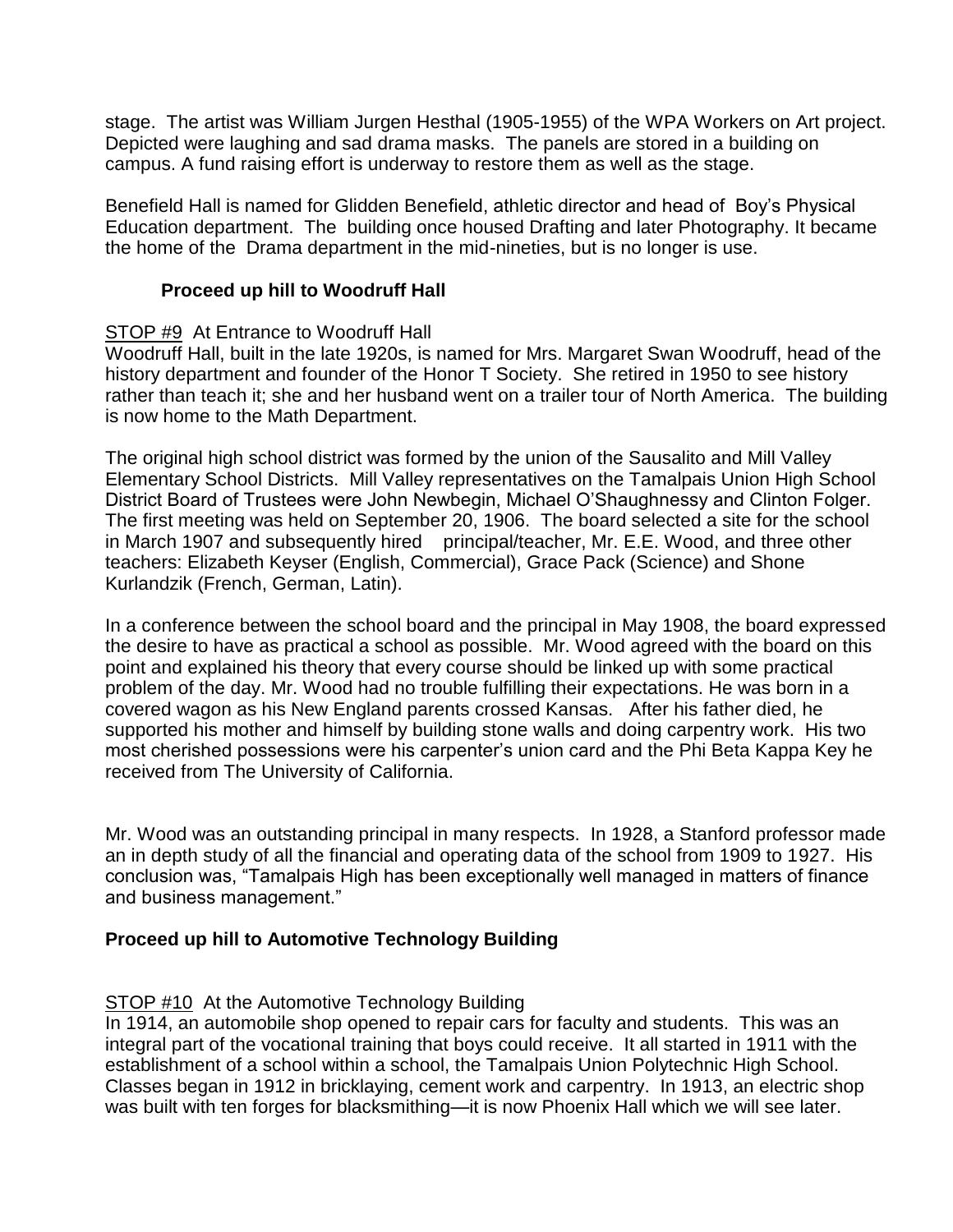In the summer of 1908, it became apparent that the original building would not be ready when school opened on August 3, 1908. Therefore, Mr. Wood himself supervised two carpenters and quickly erected the four room shack we mentioned at our first stop. On September 16<sup>th</sup> it commenced to rain, so the school moved into the new building, though the carpenter work and painting were not finished until a few days later.

Mr. Wood believed that students learned by doing and he encouraged them to do so. Both boys and girls were prepared upon graduation from Tam to enter their field immediately. There were courses in drafting, printing, machine shop, cosmetology, auto shop, horticulture, brick laying, concrete work, carpentry, wood shop, electricity, and blacksmithing.

After a bond issue failed in 1909, Mr. Wood decided to put up a small building for mechanical work. Boys helped build the back of the commercial building, now Hoetger Hall.

From 1910 on, boys built furniture and other equipment for the school. From 1912 on, girls in Domestic Science classes did the cooking for the cafeteria. The Drawing department which had 10 courses designed articles for the shop to make. All sketches and blueprints used in the construction of the buildings were prepared by the Drawing department. Every art course was connected with practical use. Fashion shows every year featured dresses designed by the girls. The Commercial and Printing Departments did a great deal of work for the school.

Until the 1940s, only a small percentage of the graduates went on to college. Most went to work upon graduation from Tam High. Mr. Wood made sure they were prepared and in many cases highly trained for a specific trade.

#### **Proceed up the ramp on the left to the Print Shop**

#### STOP #11 At the Print Shop and Greenwood Music Hall

When a one room wooden building was put up on the hill in 1927 for the use of the music department, the janitor, Mr. Albert Binns, who was quite a wag, started calling it a "band box" which was what one called a hat box or something used to carry cleaning. The building was later moved to a site below Woodruff Hall where it became Tam's Cosmetology department. The new "Band Box" is part of the building constructed in 1940 that also houses Graphic Arts/Photography and the Auto Shop. In 1996, the "Band Box" was officially designated the Robert Greenwood Music Hall, after Tam's long-time Music director.

In July 1980, members of the Tam orchestra competed in the annual Youth in Arts competition in Vienna, Austria. Their skill and concentration were rewarded with a first-place win.

The Print Shop printed the first issue of the "Tamalpais Daily" in 1910. This was followed by a weekly, and in 1917, a semi-monthly paper. By 1927, the students produced the entire publication by linotyping.

In 1925, the yearbook was printed in the Print Shop, and later on, both printing and binding were done in the Print Shop. The yearbook is called the PAI, taken from the penultimate three letters in Tamalpais.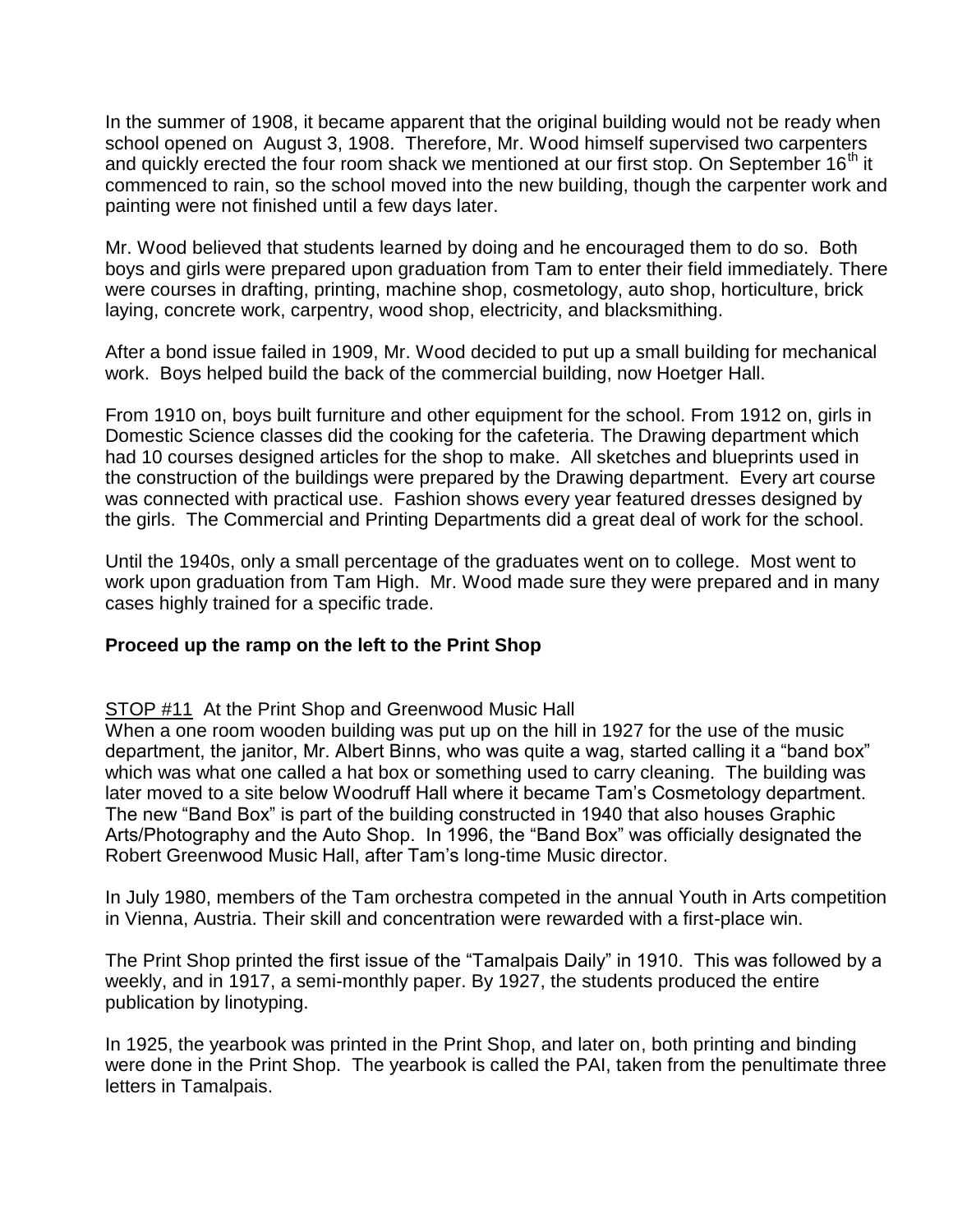One of the most finished pieces of work to be produced was the little literary magazine, "The Focus‖, put out by Miss Keyser's journalism classes, beginning in 1925. In 1930, 900 copies were printed. The magazine consisted of 50 pages and sold for ten cents a copy.

#### **Proceed to the top of Mead Theatre**

#### STOP #12 At the top of Mead Amphitheater

From this vantage point we can get an idea of what the view of the stage would have been like from the top row during performances and graduation exercises. At graduation, students wore cap and gown, white for girls and black for boys.

In 1923, girls by an overwhelming vote adopted a uniform. It consisted of a pleated blue skirt, a white middy with a blue collar and a black tie—seniors wore a red tie. In the 1930s, they adopted a blue slip-on and a blue tuxedo sweater, either of which was acceptable. Girls wore the uniform daily, with the exception of once a month when, if they had a good excuse, they could wear "civilian clothes."

Mead Theatre is at the edge of the campus. The homes on the other side of the street are in the unincorporated community of Almonte. The street, Homestead Boulevard, dates to the last half of the 19<sup>th</sup> century. It's main use was a milk run. Dairies in the hills to the west shipped milk by horse drawn wagons down to the train stop and thence to Sausalito and on to San Francisco by ferry. The Tamalpais Land & Water Co, Map No. 3, 1892, shows Homestead Boulevard beginning behind the high school at Almonte Blvd., formerly the County Road which we talked about earlier. On the west end, Homestead Blvd. is now Amaranth Blvd. which ends at Sequoia Valley Road. Today, most of Homestead Blvd. is an impassible paper street overgrown with vegetation. It is the boundary between the Golden Gate National Recreation Area and the unincorporated community of Homestead Valley.

Before 1908, a roadhouse was built at the junction of Homestead Boulevard and the County Road. It was called The Canteen. Motorists stopped there for refreshments such as hotdogs, hamburgers, cokes and milk shakes. It later became a lunch time hangout for Tam High students who liked to smoke. It had a bad reputation. "Nice" kids wouldn't be seen there.

Students living on the hills of Mill Valley often used steps, lanes and paths to get down to the train stations and bus stops to get to Tam. For example, those coming down from the Middle Ridge would take the Madrona Steps or the Barnard Steps to get to the depot. Some kids could walk directly to the school. Across Homestead Blvd. from Mead Theater is a path leading up to Morningsun Ave. and then on up to California Ave. which leads to Five Corners high up on the ridge. Who knows, perhaps George Lucas walked down from his home on top of the ridge at 958 Vernal Ave. to Gus gym where he was directing the filming of American Graffiti.

#### **Proceed past the Wood Shop on the right, turn left and pass the Ceramics Building on the left, then go down the ramp past Phoenix Hall to Freshman Court**

STOP #13 in Freshman Court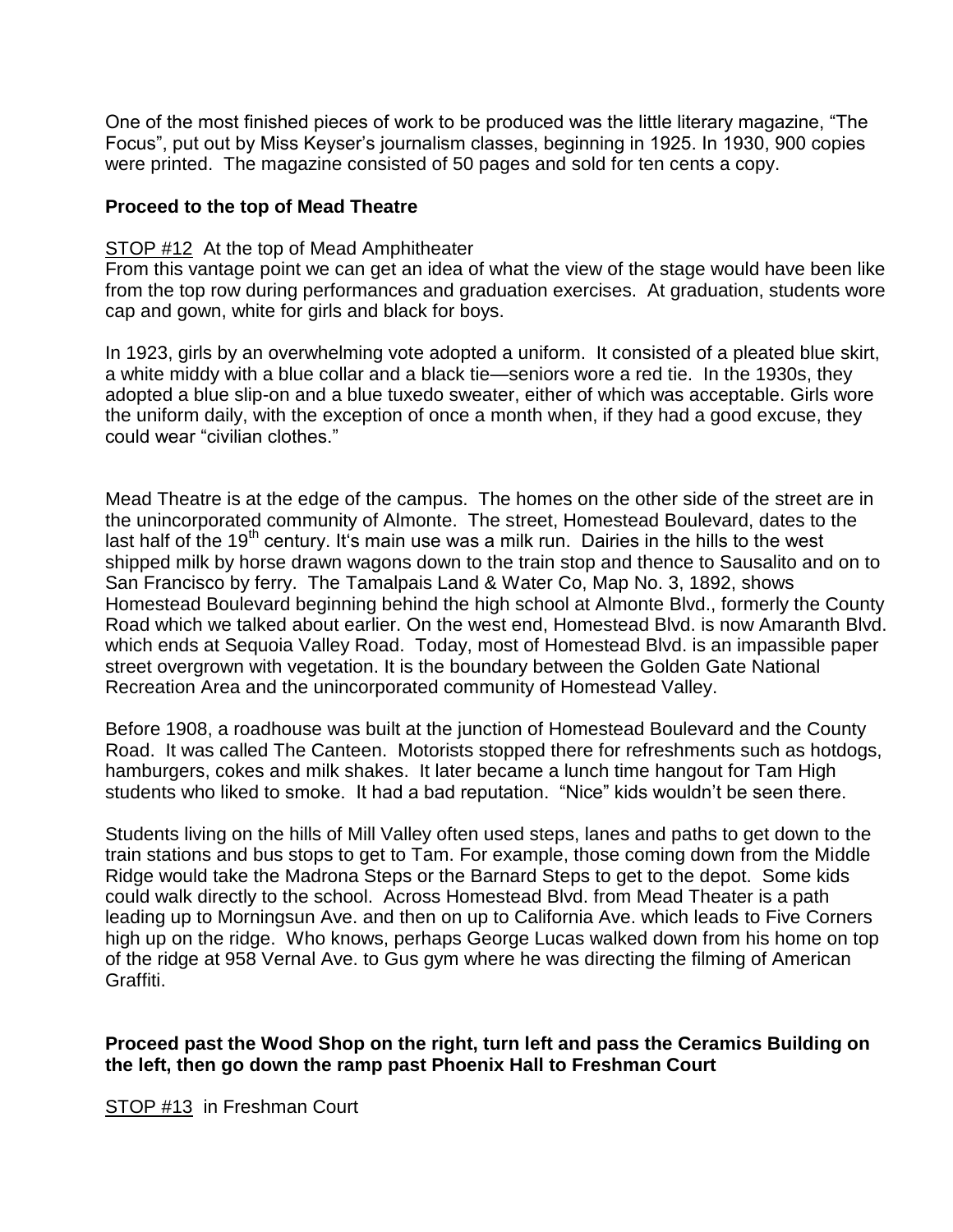The Wood Shop is a treasure of classic woodworking equipment. The Ceramics Building was once the Metal Shop. The area just behind it was occupied during World War II by a rotating "flight cockpit simulator," which was used to train pilots.

The building called Phoenix Hall was originally an electric shop built in 1913. Students carried such projects as installing cables under the county road to provide electricity for the swimming pool pumps. In 1928 there was an indoor rifle range behind the electric shop.

In the 1960s Phoenix Hall was an art metal shop. The building now has two classrooms. In the 1980's, a new program was created to help students who were struggling academically and emotionally. Students were selected for this program because they seemed to honestly want to help themselves. The program was called The Phoenix Program to acknowledge the ―rebirth‖ of these students. The building came to be called the Phoenix Building.

Racial tensions during the 1960s are part of the history of Tam High. Things reached a climax on Tuesday afternoon September 24, 1963 with what was reported to be a race riot. There had been a fist fight on campus on Monday between a white and a black student, and another such fight on Tuesday morning. Tuesday afternoon, fifty students fought across the street in the Safeway parking lot. The brief but violent fisticuffs were quelled by faculty and police. Ten students were suspended. Principal Robert Prather said that the incident was a reflection on campus of national racial tensions.

Freshman Court was previously called the Sundial court. The sundial was dedicated in 1939 as a memorial to faculty members who had died either while still teaching or shortly after retirement. On Halloween in the mid-1960s, the sun dial mysteriously vanished. On Halloween 1985, it was delivered to the school office in a package with no return address.

During the 1970s and 1980s, when attendance reached 1800 students, two classroom trailers occupied the spot. Freshman Court was renovated in 1993.

#### **Go to the east side of Freshman Court, descend the steps down to the alley, turn left and go through the iron grill gate and proceed to Hoetger Hall on the right**

#### STOP #14 At Hoetger Hall

This building was built in 1909, right after the main building. It was initially called the Commercial Building or the Business Building. It is now named after Conrad Hoetger who made his imprint at Tam first as a basketball star in the late 1950s and later as a well-liked and respected teacher from 1967 to 1997. His father had been the custodian-campus supervisor during the 1940s an 1950s. Conrad grew up in the house on campus which we talked about at our stop at the old bus barn.

In 1912, there were seven departments: Commercial, English, Math, Modern Languages, Manual Training, Physical Training and Domestic Science. In 1917 there were 330 students, 9 departments, 30 courses and 17 teachers.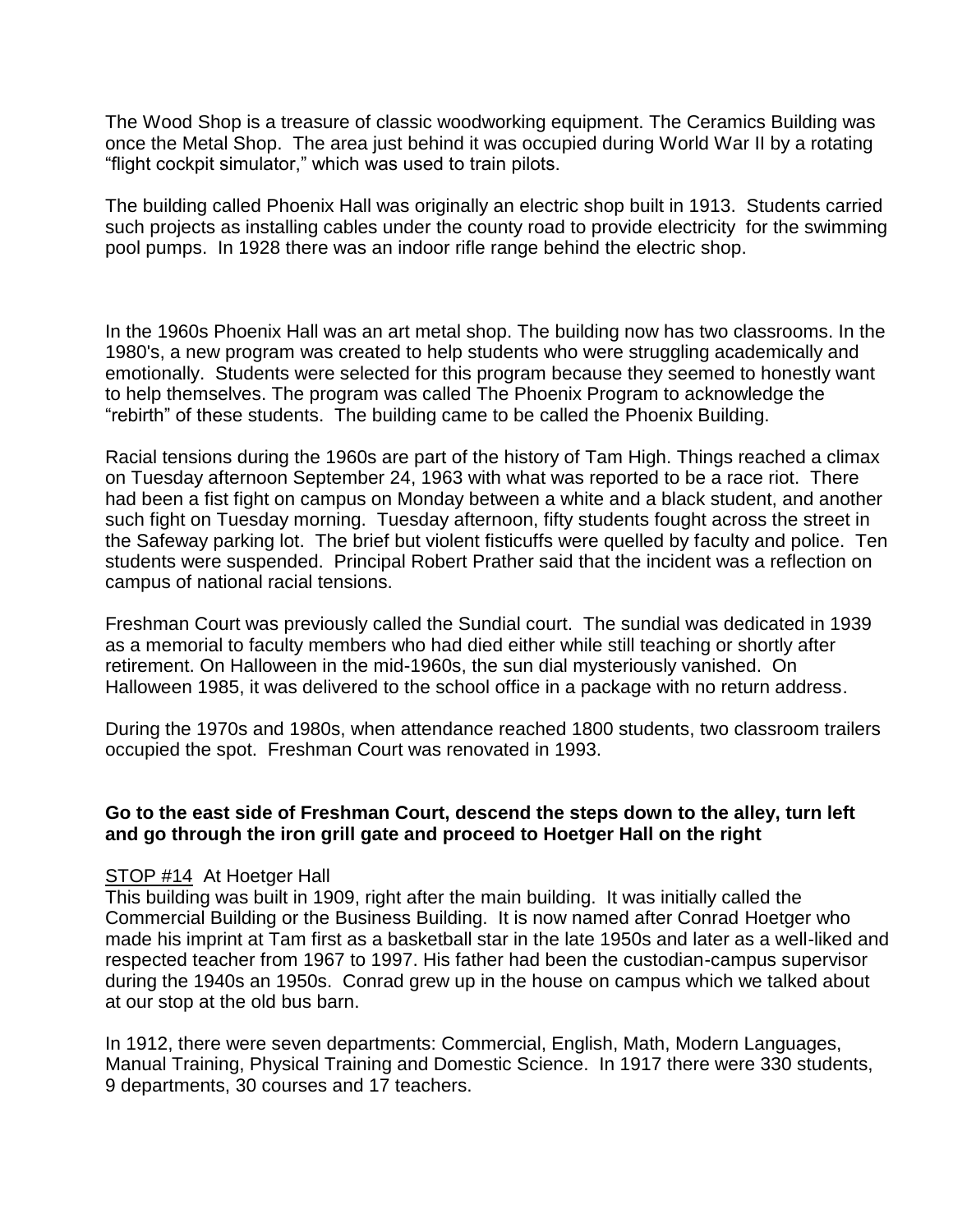In 1923, the Tamalpais Union High School District, which encompassed only the Sausalito and Mill Valley School Districts, expanded to include the following school districts: San Anselmo, Fairfax, Ross, Kentfield, Corte Madera, Larkspur, Belvedere, Tiburon, and Bolinas. Students in these elementary school districts had been attending San Rafael High School. In 1921, the state had passed a law mandating elementary school districts to tie with a high school. Citizens in those districts voted, mostly by overwhelming majorities, to tie with the Tamalpais Union High School District rather than with the San Rafael High School District. The result was a large increase in both Tam's student body as well as its tax assessment base. By 1926, there were 952 students, 15 departments, 98 courses and 47 teachers.

―The Special‖, a five-car school train picked up students from Manor in Fairfax through the Ross Valley to Corte Madera. Busses brought students from Belvedere and Tiburon and from Bolinas and Stinson Beach.

A second abnormal increase in enrollment occurred in the 1940s. The war effort brought thousands of workers to Marinship in Sausalito. Black families from the south settled in Marin City and sent their kids to Tam High. The result was not only more students, but a change in the ethnic composition of the student body.

#### **Proceed to Jean's Fountain in Orange Court**

#### STOP #15 At Jean's Fountain in Orange Court

Sometime before World War I, four orange trees were planted in this court—only one has been replaced. The Works Progress Administration (WPA) constructed the fountain in 1937. The workers named the statue, "Myrtle." Note the frogs and the fish sculptures.

In 1960, the fountain was dedicated to Jean Compton. In 1947 Jean, a popular 15-year old straight A student, contracted polio and spent months in an iron lung. A picture of her in an iron lung was used as a symbol for the March of Dimes. After becoming able to part company with the iron lung, she lived with her aunt in Santa Barbara, became an avid reader and took correspondence courses. In 1950, she received her graduation diploma from Tam High.

From here we have a good view of the Clock Tower which along with the Arches at street level provide a magnificent picture-perfect view of Tam High from Camino Alto. The original tower had Stars near the top on three sides. The clock in the tower of the original building was conceived and partially funded by the class of 1946 to honor Tam alumni who lost their lives in World War II. A plaque at the base of the tower which we will see later lists their names.

The Arches were designed and built in 1910 by the Shop students under the direction of Mr. Guillou, the Mechanical Drawing teacher.

Note the arches in many of the windows in Wood Hall. These were designed by students under the direction of Gerald T. Wendering, head of the Mechanical Drawing Department who was responsible for designing many of the buildings at Tam.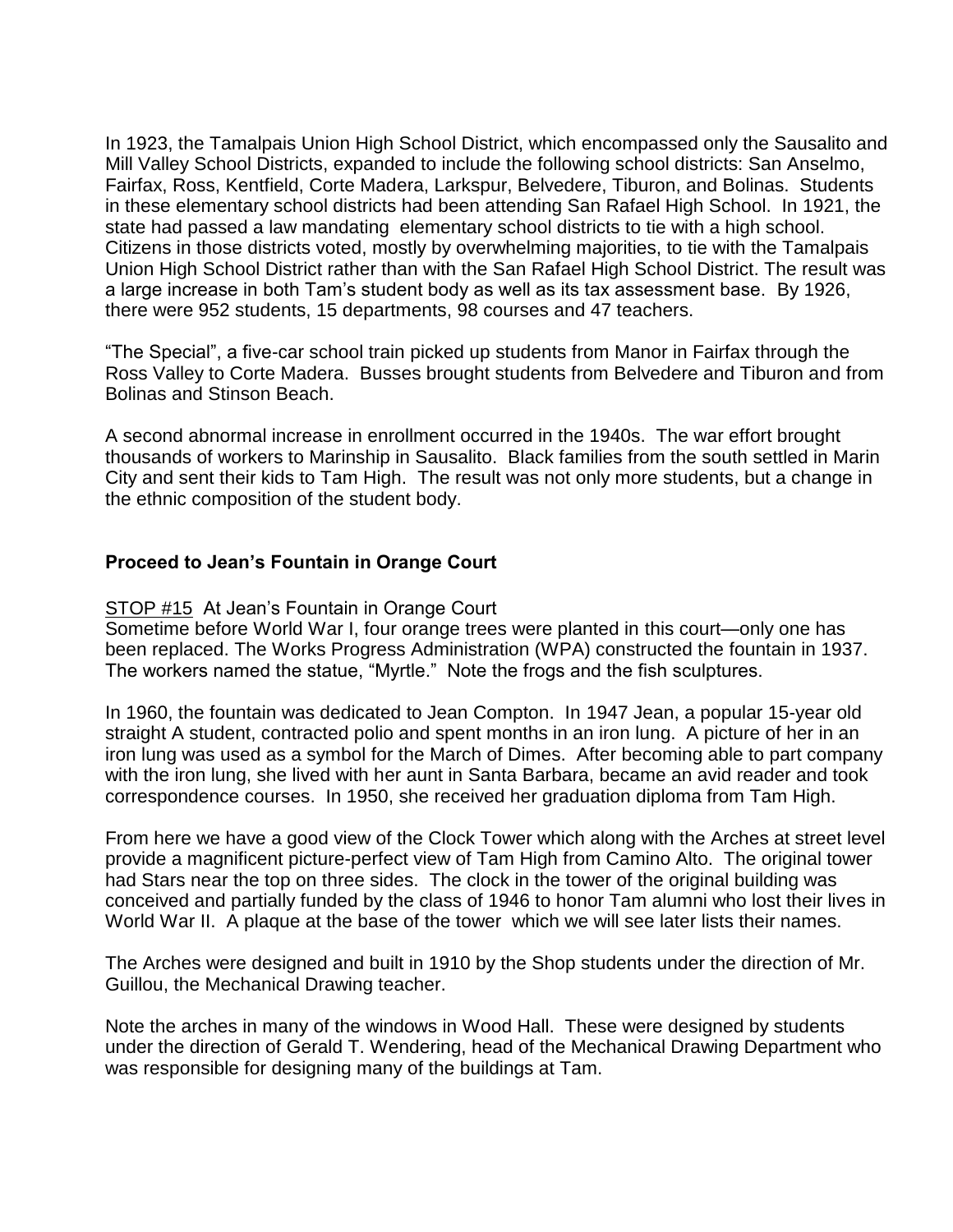#### **Proceed to the southwest corner of Orange Court and enter Wood Hall, turn right, then right again to the Track and Field Records Panels**

#### STOP #16 At the Track and Field Records Panels

These panels are the work of Mr. Bruce Grant, a social studies teacher and passionate track coach in the 1960s and 1970s. His class room was across the hall from the plaques. The plaques were originally hung in the Student Center.

Athletics has played a big role in the education of Tam High students, both boys and girls. Tam has competed in the Marin County Athletic League (MCAL) since the League was established in 1959. The MCAL is a member of the Marin-Sonoma-Mendocino Conference of the North Coast Section (NCS) of the California Interscholastic Federation. Four Tam coaches have been recognized as Honor Coaches at the North Coast Section: Bruce Grant (girls track, 1982); Janis Wood (girls track, 1985); Beth Juri (boys volleyball, 1997); and Don Smith (softball, 2003).

The MCAL currently offers competition in 21 sports including baseball, cross country, football, softball, swimming, track and field, and wrestling. Separate teams for boys and girls compete in basketball, golf, lacrosse, soccer, tennis, volleyball, and water polo.

Recent State and North Coast Section championships:

- \* Varsity Football- MCAL State Champions 1994
- \* Boys Track North Coast Section Champions, 2006
- \* Boys Basketball State Champions in 2000
- \* Boys Soccer North Coast Section (NCS) Champions, 2000
- \* Boys Water Polo North Coast Section Champions, 1994
- \* Girls Cross County North Coast Section Champions, 1975

Football used to get a lot more attention than it does now. During the 1920s, bonfire rallies were held annually the night before the Big Game against San Rafael High. Football halftime shows would feature Tam's Marching Band (all male until 1937), the Tamettes Drill Team, and the Tam mascot, an Indian dressed in full feathered headdress with a tomahawk. In 1990, the Indian mascot was changed to the Hawk.

The Tam Marching Band was featured in the Woody Allen movie "Take the Money and Run." Tam teachers Dan Caldwell and Don Michaelion played a prison guard and a prisoner. In 1956, the rather large viewing stand at the football field, Chapman Stadium, was torn down and replaced by bleachers.

#### **Proceed down the hall to the Library**

#### **STOP #17 At the Library**

The library dates back to 1925 when this building was enlarged. Later on it expanded into what was the original Assembly Hall. Ruth Seymour (Mrs. Harry Close) a 1913 graduate started the library and oversaw its growth until her retirement in 1950 when it was one of the largest of any high school in the state. Today, the library has 20,000 books, 60 current magazines and 3 newspapers as well as the usual reference materials: encyclopedias,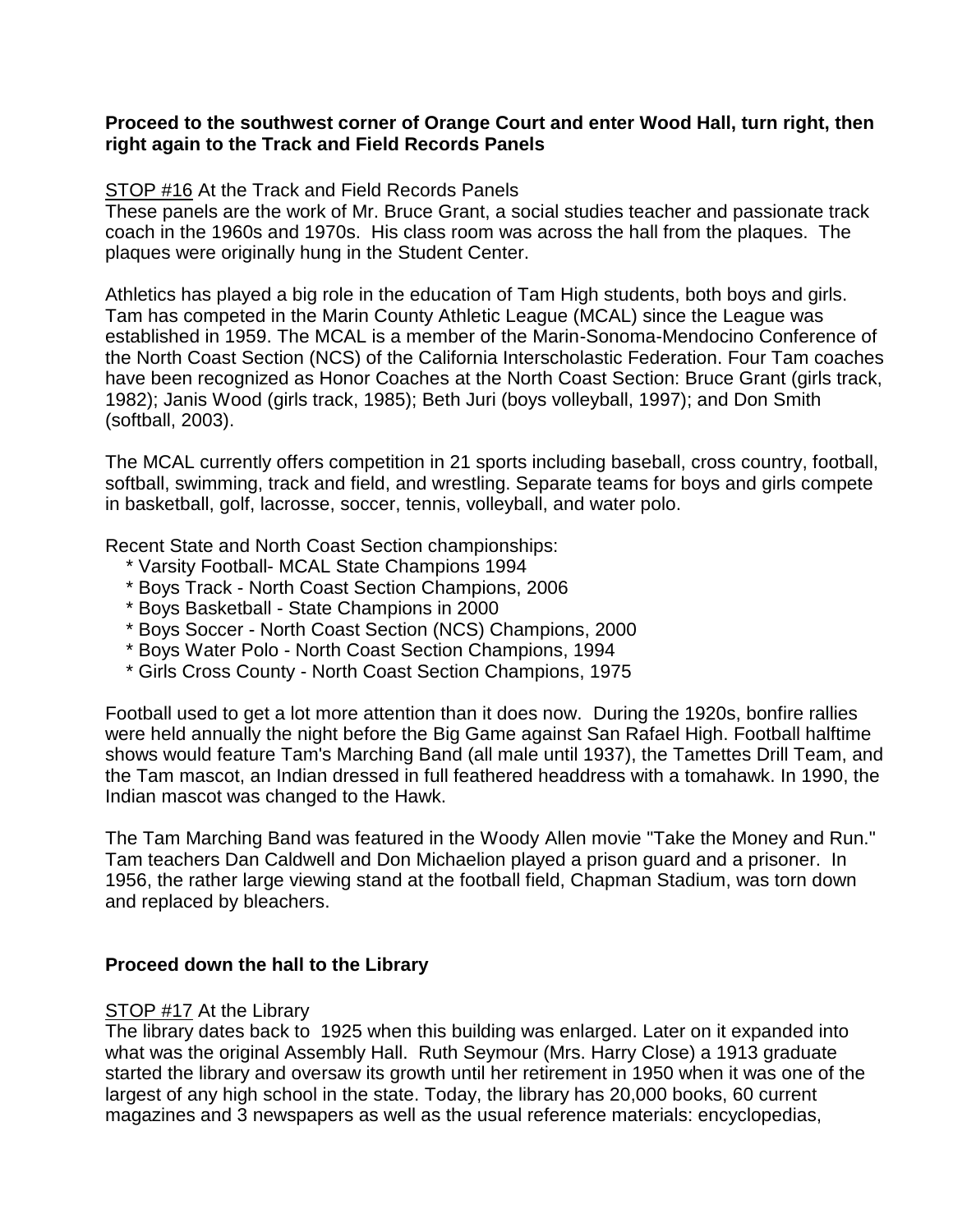dictionaries, atlases, textbooks, etc., and every yearbook (The PAI) from 1909 to 2008. Students interact with computers to access the online catalog, data bases and the Internet. There are 15 desktop computers plus 40 wireless laptops that have access to a color laser printer via the library network.

In the 1930s, two large WPA project murals were hung in the library. One 38 ft. x 8 ft. mural entitled "The Golden Hills of Marin," was painted by Maurice Del Mué, a French artist who lived in Kentfield. Another of his works was the design of the Hills Brothers coffee tin. In 1961 when the library needed more shelf space, the murals were removed and put in storage. The Mué mural has since been restored. Remodeling plans for the library may allow hanging the mural there once again.

Tamalpais High School's team won the 2005 National High School Mock Trial Championship held in Charlotte, North Carolina. Tam won the State championship in 2005 and took second place in 1998 and 2007. As of 2007, the mock trial team had won the Marin County championship twelve years in a row. In 2007, they received second place in the California state competition against Sacramento County. This was the third time that the team had made it to the final round since the competition started.

The library can probably take some of the credit for the fact that over the past 100 years, students who took college preparatory courses were admitted to four-year universities throughout the nation.

#### **Go down the stairs to the Display Case near the exit of the building**

STOP #18 At the Centennial Display Case The case on the right shows various mementos of the Theater Arts and Sports.

The case on the left displays photos of historical interest:

Top Row The "Tam Special" and Gus gym, late 1920s Orange Court with tiny orange trees, before WW I Girls' basketball team, 1926 Class of 1913, photo taken in 1909 Faculty and graduating class, 1910

Next Row Down Lake Wendering Indian patches

Next Row Down 1935 PAI and 1937 PAI

Bottom Row Orchestra, 1926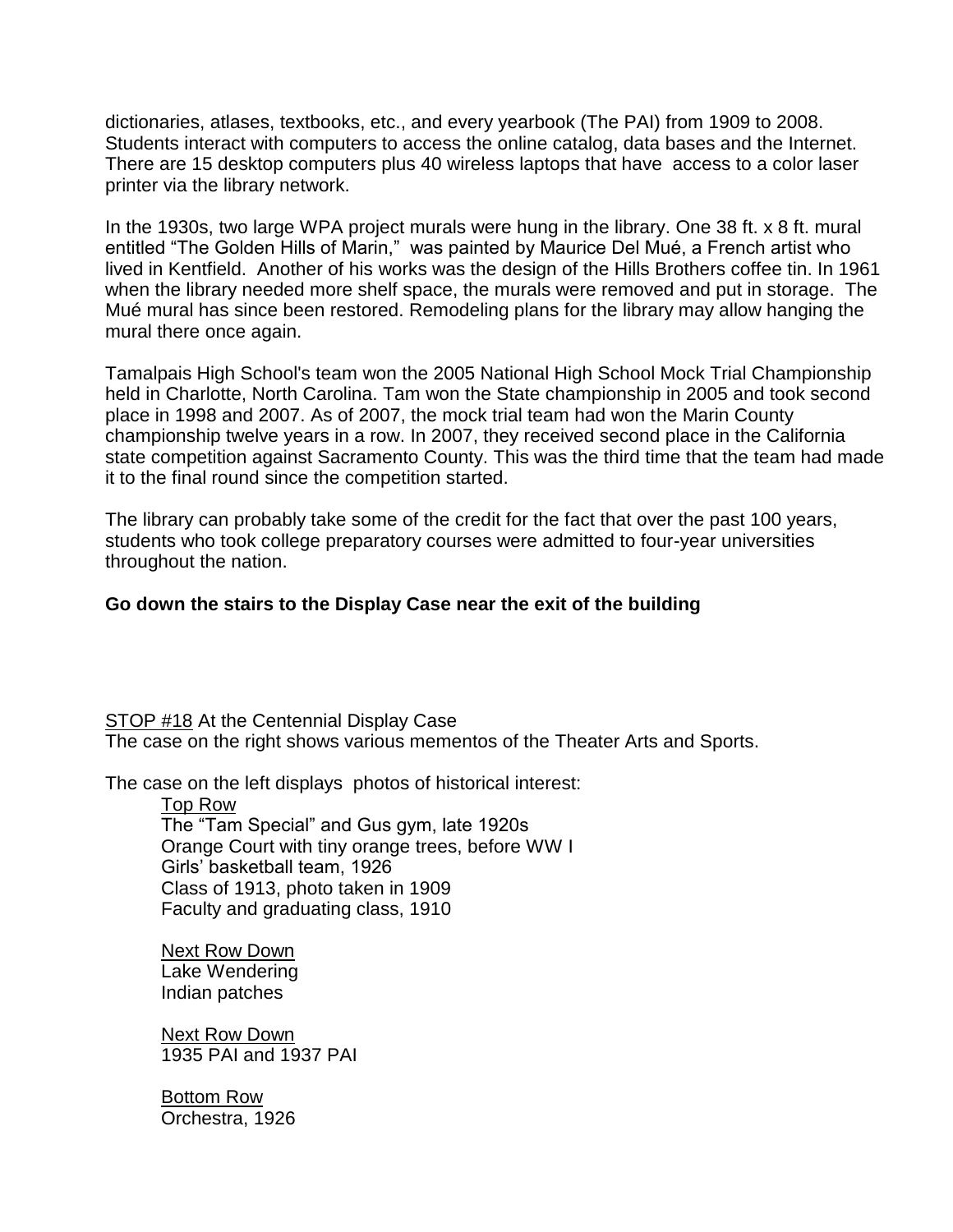Tam High School Song, Mary Lucas in 1926

Quote from Tamalpais High School Song: Tamalpais, Tamalpais. Hail Red and Blue In our hearts you are enshrined We all love you.

Many graduates feel this way.

Tamalpais High School was a recipient of the California Distinguished School Award in 1999 and 2005.

#### **Exit Wood Hall and turn right**

STOP #19 At Wood Hall Plaque and World War II Memorial Note the plaque and memorial to the 55 Tam students who died in WW II.

Appendix I is Wikipedia's list of notable Tam High alumni of which there are: 16 entertainers including actresses Eve Arden and Courtney Thorne-Smith 15 musicians including John Cipollina and Tupac Shakur 12 athletes including Sam Chapman, Matt Hazeltine and Romeo Bandison 5 journalists including Martha Mendoza 1 scientist, Peter Shor, theoretical computer scientist famous for Shor's Algorithm 1 artist, Tom Killion, woodcut and lino prints, hand-printed books

Guides are encouraged to mention other alumni that they believe are particularly notable, whether or not they are on the list.

The first name in Appendix I is William L. Patterson, class of 1911. Will Patterson was one of the original 21 sophomores who entered Tam in 1908. He lived with his mother, who had been a slave on a Virginia plantation. She was a single parent in the summer of 1908 when she was hired as a live-in cook for a wealthy Sausalito lady and her daughter. Will was a freshman at Oakland High School. While at Tam High, he was on the baseball, football and track teams. Under the tutelage of Miss Keyser, he started the first paper, "The Tamalpais Daily", a single sheet posted on the bulletin board which evolved into a several page weekly. Three of his poems appear in the 1911 yearbook. In his autobiography, he states that Tam High introduced him to progressive thinking through contact with two teachers: Miss Keyser and the manual arts teacher Mr. Guillou. When Will would describe the prejudice he encountered on the athletic fields, Miss Keyser told him to keep his chin up and fight back. Mr. Guillou recognized Will's sensitivity and often talked to him about a form of society in which skin color would play no part. He gave Will a copy of *Capital* by Karl Marx. William L. Patterson went on to obtain a degree from Hastings College of Law. He became a successful attorney, famous civil rights activist, communist and close friend of Paul Robeson.

#### **Proceed to the front of Hoetger Hall above the Senior Bench**

STOP #20 Above the Senior Bench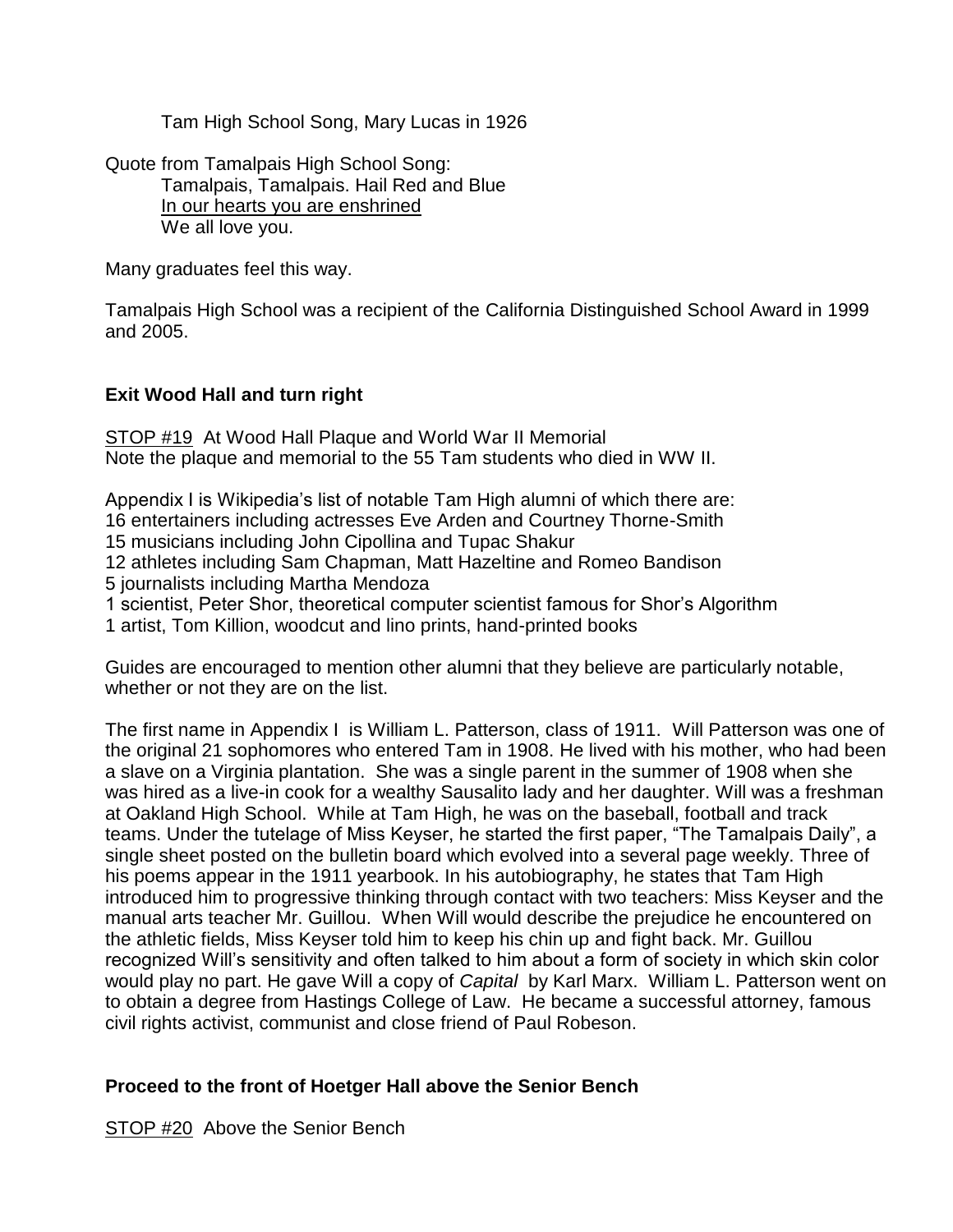Conclude the tour, by pointing out that E.E. Wood, the principal who welcomed the first students in 1908, was instrumental in developing this great high school.

Henri Boussy, Tam art teacher and historian, wrote, "When E.E. Wood retired in 1944, Tam ended an era that could never be duplicated and bade farewell to a man whose love of learning, imagination, vision and affection created a high school that was among the best. He played the game square and won."

Invite questions.

Advise the group that they are free to wander around the campus and visit open buildings such as the Daniel Caldwell Theater and the gymnasium.

Mention that they may wish to return to the registration area where there are videos and various publications for inspection and sale.

## **APPENDIX I TAM HIGH NOTABLE ALUMNI (WIKIPEDIA)**

## **CLASS OF 1911 TO CLASS OF 1957**

William L. Patterson 1911 – Attorney, civil rights pioneer Eve Arden (Eunice Quedens) Tam 1926 - Actress (Our Miss Brooks) Sam Chapman 1934 - Athlete (Philadelphia Athletics & Cleveland Indians) George C. Cory, Jr. 1937 - Composer (I Left My Heart in San Francisco) Robert Miller, 1937 - First to cross Golden Gate Bridge May 27, 1937 Richard H. Dillon, 1941 – Historian, Librarian (California State Library) Art Schallock 1943 - Pitcher (Yankees, 1953 World Series) Pat Paulsen 1945 - Statesman; comic (Smothers Brothers Comedy) Joe DeMaestri 1946 - Shortstop: A's, Browns, White Sox, Yankees Anton Szandor LaVey (Howard Stanton Levey) 1947 - Church of Satan Karl Olson 1948 - Outfielder (Red Sox, Senators, Tigers) Glen Robinson 1950 - 1st black U.S. Marshall to head California office Matt Hazeltine 1951 - Linebacker, 49ers Dan Caldwell 1952 - Actor; drama teacher Willie Hector 1957 - Athlete (Los Angeles Rams) Rob Nilsson 1957 - Actor; film writer & director (Northern Lights)

## **CLASS OF 1962 TO CLASS OF 1968**

Elmer Collett 1962 - Athlete (49ers, Baltimore Colts) Vicki & Judy Denterlein (Denton Twins) 1963 - ice skaters (Ice Follies) George Duke 1963 - Legendary jazz pianist Charlie Kelly 1963 - Mountain Bike Hall of Fame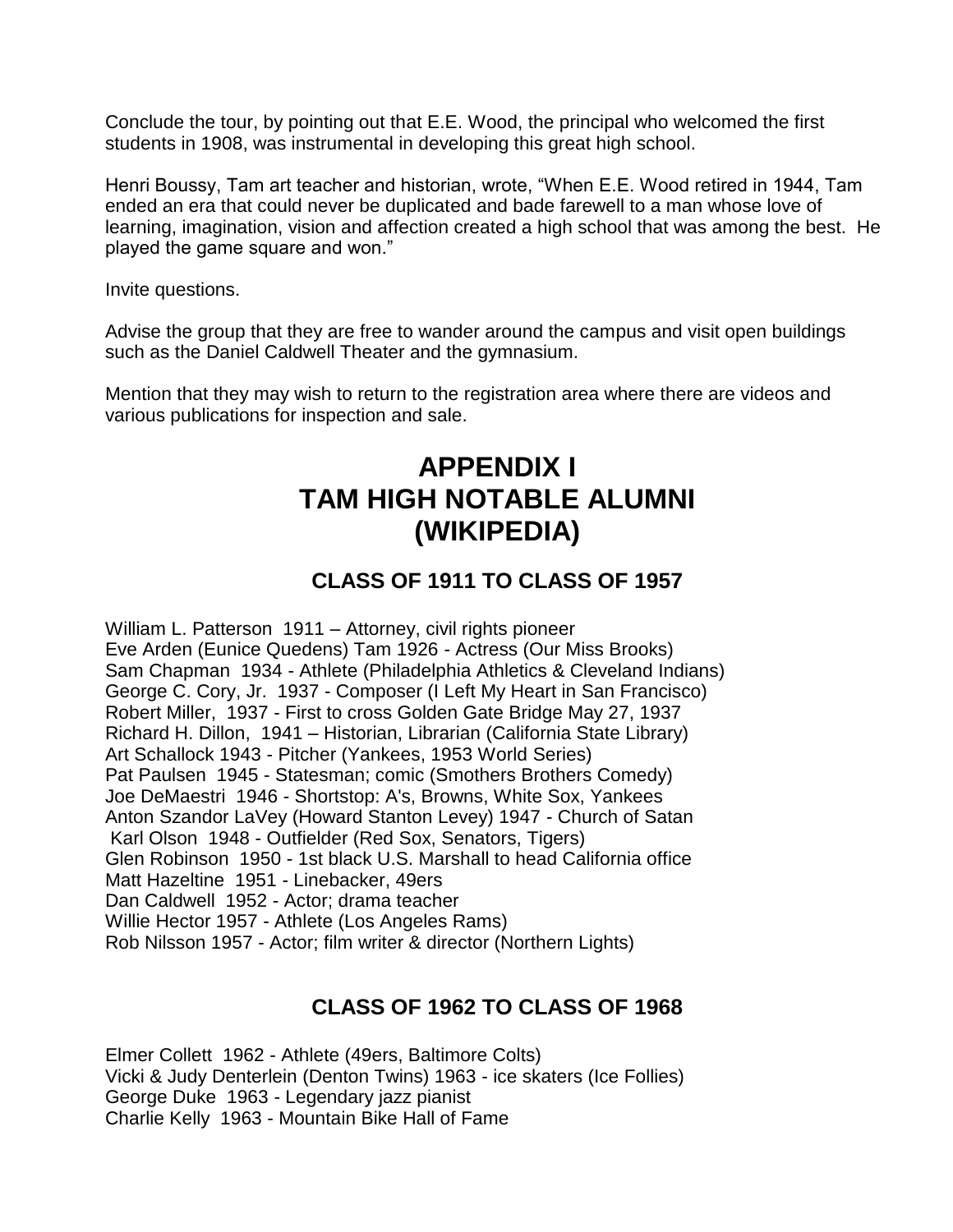Rob Moitoza 1963 - Musician (The Opposite Six) Goldie Rush (Carole McLaughlin) 1963 - Rock impressario (Grateful Dead) John Cipollina 1964 - Musician (Quicksilver Messenger Service) Bill Champlin 1965 - Musician (The Opposite Six, Sons of Champlin) Honor Jackson 1966 - Athlete (Dallas Cowboys) Charlie Cunningham 1967 - Mountain bike pioneer Jeffrey Stott 1967 - Asst/exec producer (Seinfeld, Alex and Emma) Bill Gibson 1968 - Musician (drummer for Huey Lewis and the News) Peter Laufer, 1968 - Journalist, broadcaster, documentary filmmaker John Anthony Lennon 1968 – Composer

## **TAM HIGH NOTABLE ALUMNI (WIKIPEDIA)**

### **CLASS OF 1970 TO CLASS OF 1979**

Larry Lee Holman Tam 1970 - Musician (Old Gray Zipper) Toby Byron Tam 1971 - Documentary producer/director/writer Michael Goldberg Tam 1971 - Music journalist, Rolling Stone Sean Hopper Tam 1971 - Musician - (Clover, Huey Lewis and the News) Tom Killion Tam 1971 – Artist (woodcut and lino prints), Ben "King" Perkoff 1971 - Musician (Novato Frank Band) Joe Breeze 1972 - Mountain bike inventor Mario Cipollina 1972 - Musician (Huey Lewis and the News) Kathleen Quinlan 1972 - Actress (American Graffiti, Apollo 13) Karlene Crockett 1976 - Actress (Dallas) Peter Kaufman 1976 – Producer/screenwriter/cinematographer/ director Cassandra Webb (Cassandra Politzer) 1976 - Actress (Starship) Birgit Wiegandt O'Connor 1976 - Watercolor Artist Merritt Butrick 1977 - Actor (Kirk's son, David Marcus (Star Trek)) Peter Shor 1977 - Mathematician, MIT Prof, MacArthur Fellow Patti Weiss 1977 - Bluegrass musician, neuropsychologist Signy Coleman 1978 - Model, Actress (The Young and the Restless) Alex Horvath 1979 - Journalist Ann Killion 1979 - Sports columnist, San Jose Mercury News

## **CLASS OF 1980 TO CLASS OF 1990**

Bryan Price 1980 - Pitcher (California Angels), Pitching Coach Adam Seltzner, 1981 - 2003 Mars Exploration Rover Systems Lead, JPL Martha Mendoza, 1983 - AP reporter Cintra Wilson, 1984, Writer Brian Murphy 1985 - Radio personality, KNBR Courtney Thorne-Smith 1985 - Actress (Melrose Place, Ally McBeal) Chris Chaney 1988 - Musician (Jane's Addiction, The Panic Channel)